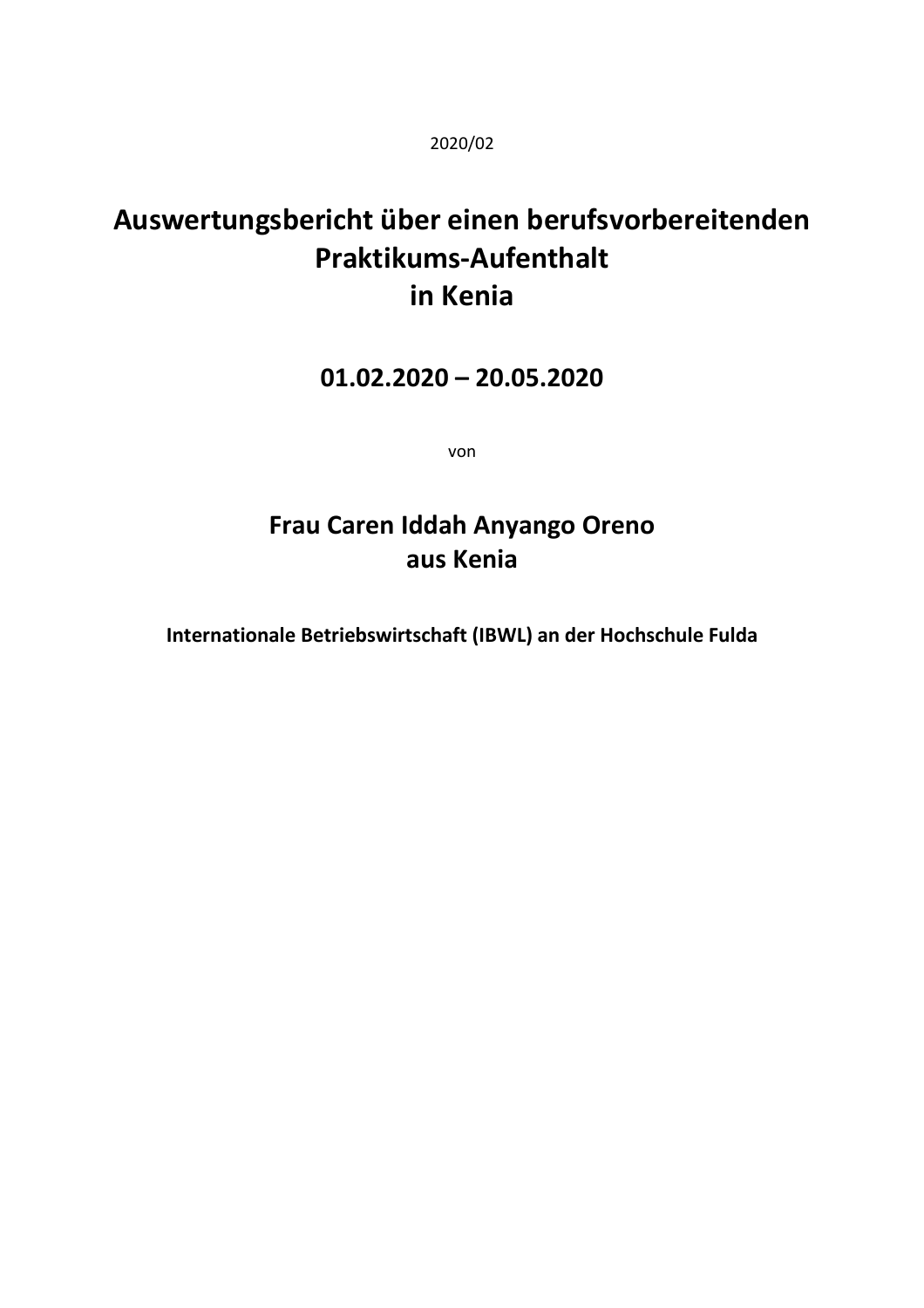



#### **1. Introduction**

The reason why I decided to do an internship in my home country was to see how my German degree could be accommodated into the Kenyan job market. I began my search and sending out applications, and the company that I wanted to work with were not hiring at the moment. They instead forwarded my request to other companies on the German business association group. After an interview, I was able to secure an internship position at the Auslandshandelskammer (AHK) für Ostafrika.

BPSA made sense for me at the time, one because of the financial support and secondly because I could also share my experience with other international students that are looking into integrating their degrees with their systems in their home countries. I also took part in many workshops on the STUBE program and with the various testimonies, I was looking forward to doing the same in my home country.

#### **2. Description of the internship position/the employer/the institution visited**

I was an intern at the Auslandshandelskammer für Ostafrika for about four months. The Delegation of German Industry and Commerce for Eastern Africa (AHK Eastern Africa) with its service company, AHK Services Eastern Africa Ltd., promotes positive bilateral business relations between German and Eastern Africa companies. The countries represented are Kenya, Ethiopia, Rwanda, Tanzania and Uganda. The departments are; Green Economy, Vocational Training and Services. In the Service department, the Delegation of Industry and commerce for Eastern Africa offers excellent services in connecting East African and German companies with the right business opportunities. The department conducts Market Analysis, Business partner search, Fact-finding and Market Entry Facilitation for the companies in East Africa. The Vocational training department designs, advices and acts as a pivotal point for the certification body for dual vocational training based on the German model in the region. They consult for partners and support various TVET initiatives in Kenya aside from consulting; they have the skills expert program, Training for trainers, and the PWG PVET Trust.

The Green Economy department with its in-depth market knowledge acts as a compass for companies and institutions seeking an insight into the promising East African markets for sustainable technologies - bio-energy, solar energy, energy efficiency, fresh water supply, wastewater treatment and waste management. East African companies can also access knowledge and technology in the respective sectors by connecting to similar German industries.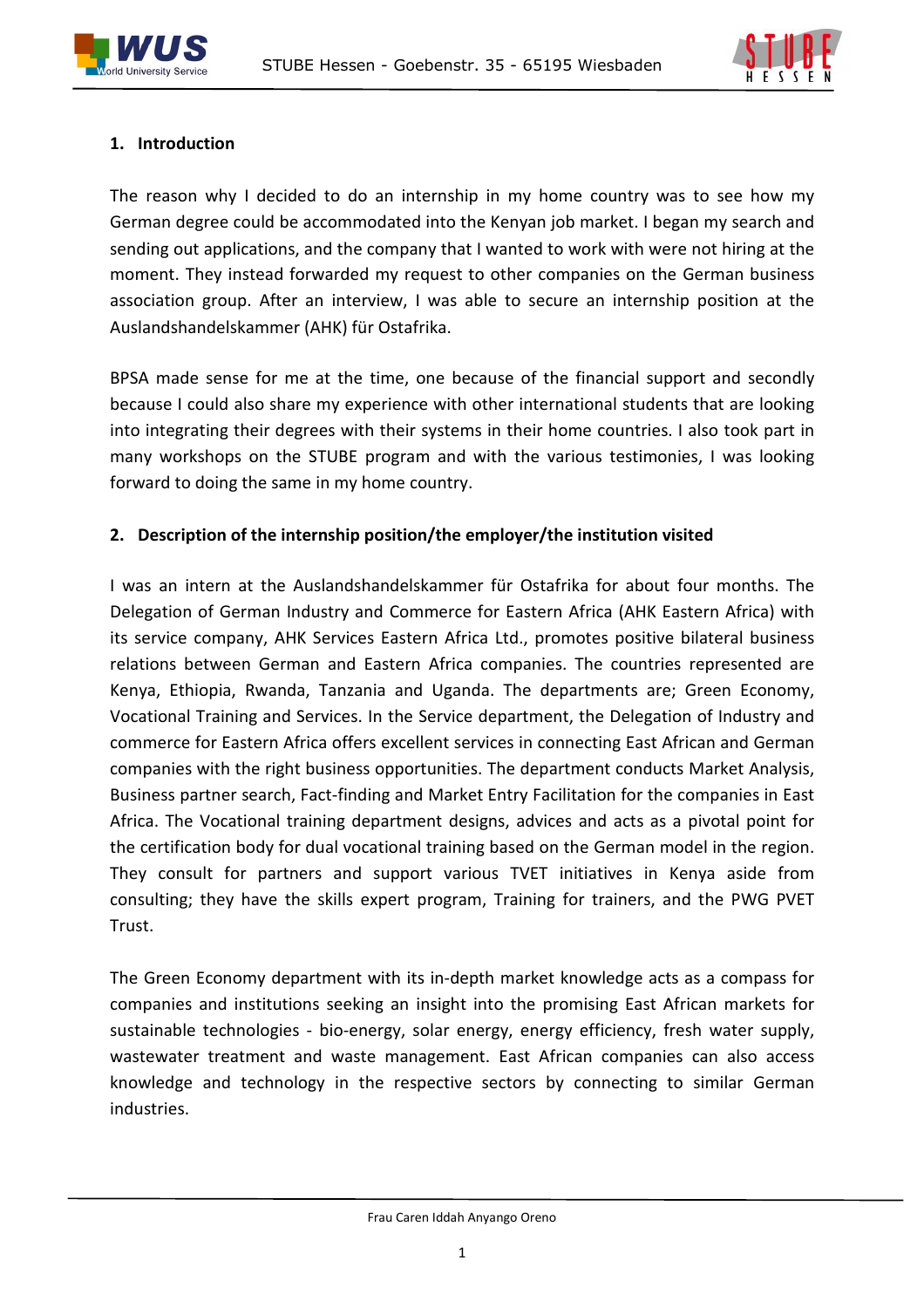



My internship was under the service team, but I got to work in all these three departments during my stay. This was for me also highlight as I got a holistic view of how functions the AHK.

#### **3. Description of tasks and responsibilities as well as the working conditions during the internship**

The work during my internship was mostly project-based. We could have different projects running at the same time, on tops of various workshops and delegation. My daily tasks were general administrative duties, translation of documents, front desk and reception activities on occasions, research (assisting and participating in marketing research), delegations (assisting in preparation and organization of German delegation visits in Kenya. I assisted in the VDMA Workshop: Food packaging and Hygiene that was organized by the vocational training department. I helped in the registration, the front desk and reporting of the workshop. From the workshop, I learnt a lot about the Agricultural export business in Kenya, how they operate, the trends, clients and problems. One of the most significant projects was being part of organizing the Energy Delegation: Renewable Energy and Energy Efficiency in Industries that took part in March. This Delegation fell under the Green Economy Department's responsibilities. The organization included business partner search, factfinding for the best potential business partner for the companies participating in the Delegation. The Delegation itself started with a forum with almost 100+ people in attendance and followed by a four day of B2B meetings.

Unfortunately, with the spread of the COVID 19 virus, our activities were slowed down as we went on the online mode of conducting businesses. The first business order to be affected was the Energy Delegation in March. We had to cancel the launch forum/conference because they were a government directive not to have meetings exceeding 50 persons. It was a big blow, but we made the best out of their day by setting more B2B meetings on that day. The rest of the delegation went on as planned. We had four days of successful B2B meetings for the delegation in Nairobi and its environs. Luckily enough, the week after, the Kenyan government decided to shut all entry points into the country and advised that employers should allow their employees to work from home. These directives were, of course, to help minimize the spread of the coronavirus.

With Corona, we began working from home and going to the office on request and under a strict schedule. Delegations planned for May and June were cancelled, and we began to search for an alternative to connect with our clients despite the border closure. We had lots of webinars and webinar training and also zoom meetings and calls. During the work from home period I had these activities: business research, market analysis, writing proposals, I organized calls and attended webinars. It was essential to offer our clients practical support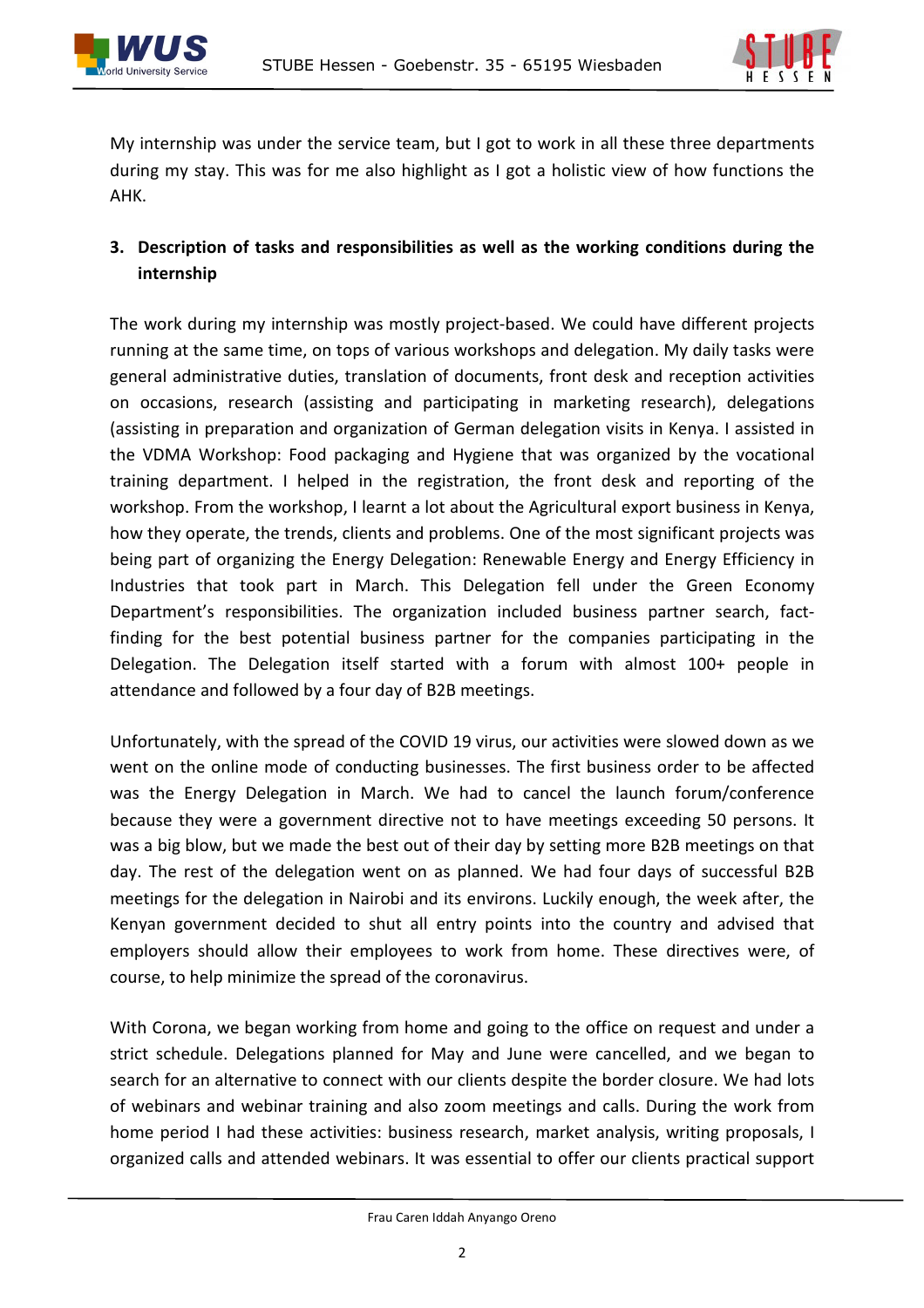



and analysis to ensure that we could still offer them our services and assurance despite the situation.

#### **4. Assessment of your bPSA with regard to the acquisition of knowledge and competences useful for your continued studies in Germany and your future career**

My internship deepened my interest in positive bilateral trade in general, and the green economy mostly in integrating solar energy in production and the agricultural sectors. I also learnt a lot about project management and market research. I also learnt more about the green economy and how to convert business models to make them more sustainable systems.

#### **5. Assessment of your bPSA in preparation for your career and outlook for employment opportunities in the country of origin**

Doing my internship has opened my perspective on having a future career in positive bilateral trade in my county after my degree in Germany. It showed me that there is a possibility of combining my degree into the Kenyan job market, and skills such as the knowledge of the German language can be an added advantage.

#### **6. Overall assessment of your bPSA in preparation for your career and outlook for further opportunities in the country of origin**

My overall stay and internship were enjoyable; I had a chance to travel a bit during the delegation. Getting to know how some sectors operate, e.g. both the agricultural and the solar energy sector, was terrific. The only negative part was in the first two weeks, where I had this big reverse culture shock. After being away for a long time, so much had changed, and I had to adapt and learn swiftly, especially on the digital aspect. On this part, I should have informed myself and educated myself earlier before the trip.

Another situation that impacted me negatively were the government directives to shut down the country to curb the spread of the disease. This meant no movement outside the country's capital Nairobi, where I lived and worked, and also the airports were shut down, only cargo flights were operational. This was a big blow because my internship was to end at the end of April and I was to come back immediately after. I was compelled to stay two more months in Kenya, and thankfully my employer renewed my contract for these two months. This way, I was able to keep financially afloat and also learn more from my internship.

The other challenge was that my study residence permit in Germany was expiring in July and with it the pressure that I should get back at least a month before it expired. I reached out to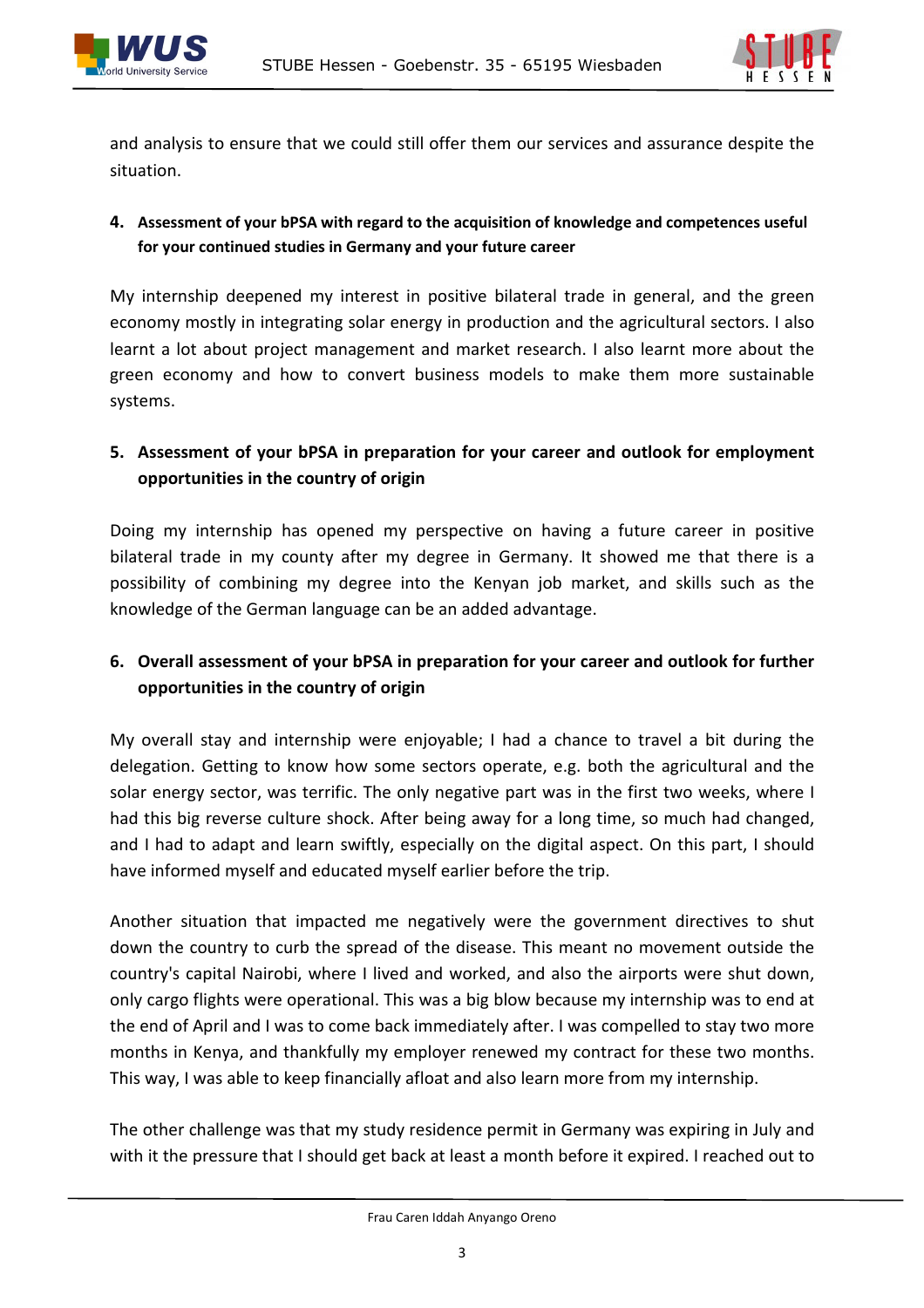



the German embassy concerning the situation and actively kept in touch. Mid May I got a tip-off from the embassy and my boss, that several embassies had lobbied for some flights to help individuals fly back to Europe and fortunately I got a chance to get a seat on one of these flights. The trip was abrupt, and I had a few days to prepare, and the tickets were also costly. STUBE Hessen had booked me a ticket before the COVID situation, and they were moving the dates of travel because we were not sure when the president would open up the airport and borders. At the time things were grey because the number of people infected from the virus was rising every day and the government directives kept getting stricter. The situation was a very stressful period for me, and I could hardly sleep. I was also afraid that this might start affecting my work. With the support of STUBE and family members, I was luckily able to fly back to Germany and renew my residence permit for studying.

#### **7. Personal impressions/concluding words and tips for other international students interested in a bPSA**

What stood out for me the most during my internship was meeting the German President Frank-Walter Steinmeier on his State visit to Kenya and also how helpful my colleagues were to teach and show me how different sectors operate and other activities relate to our work. I feel that Kenya has so much to offer, especially with the digital trend. You could use various apps for day to day tasks like shopping, transport, salon, and even buying medicine at just the click of a button. This trend was for me very impressive.

My recommendation for other students would be to not only get familiar and do research with the specific field of interest but also take into account how much society has changed. It would help their reintegration feel much more manageable.